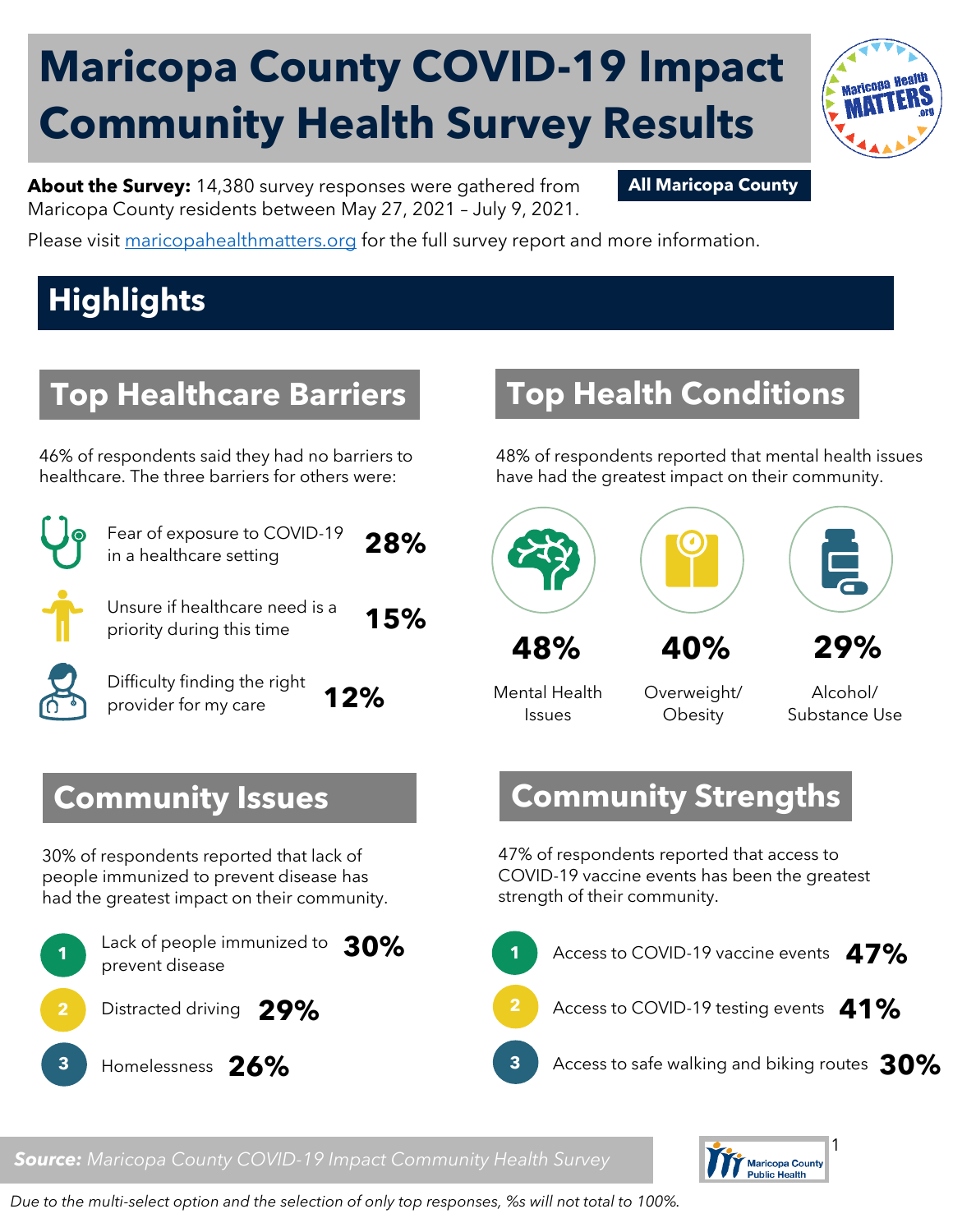## **Health Ratings**

## **Physical Health Mental Health**

Almost **1 in 4** respondents rated their current **physical health** as **worse** compared to their physical health prior to March of 2020.



Almost **2 in 5** respondents rated their current **mental health** as **worse** compared to their mental health prior to March of 2020.



#### **Mental Health Care Access**

About **1 in 3** respondents who sought services to address their mental health were **sometimes or never** able to get the services they needed.



Almost **1 in 4** respondents stated that **assistance with mental health issues**  would have improved overall mental and physical health of their family in the last year.

Top three areas for improvement:





*Source: Maricopa County COVID-19 Impact Community Health Survey*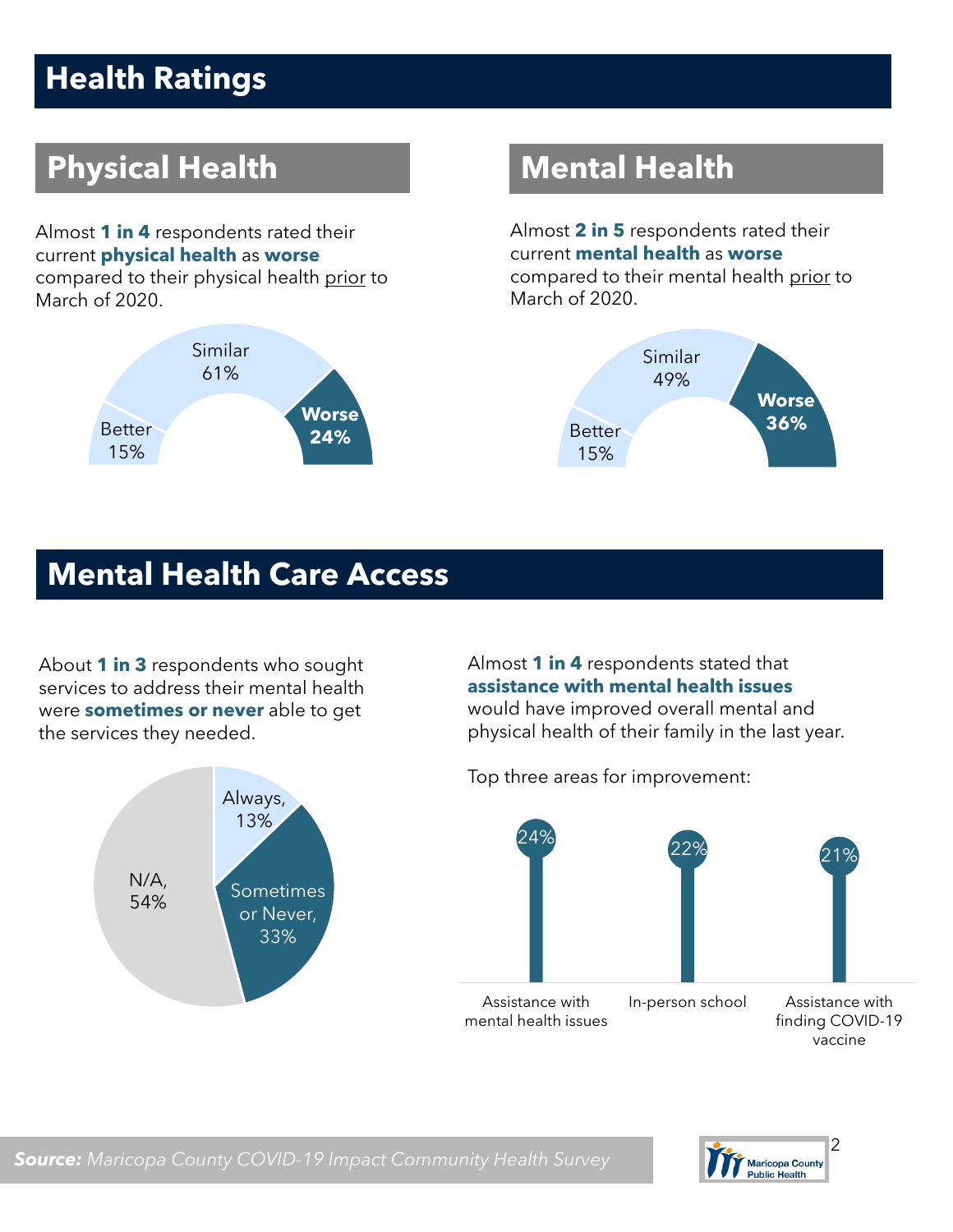#### **Income and Expenses**

Over **2 in 5** respondents stated that the stimulus check had a **strong/moderate impact** on their living expenses and access to healthcare.



**Since March of 2020**, how was your employment impacted due to the COVID-19 pandemic?



#### **28% of respondents indicated other topics:**

- Retired
- Not working/didn't work
- Reduced pay/pay cuts
- Homemakers/stay at home parent
- Minor
- Quit due to safety of family/self, afraid to work
- Continued to work with COVID measures
- Small business forced to close
- Leave of absence (did not quit) due to illness of self or family





*Due to the multi-select option and the selection of only top responses, %s will not total to 100%.*